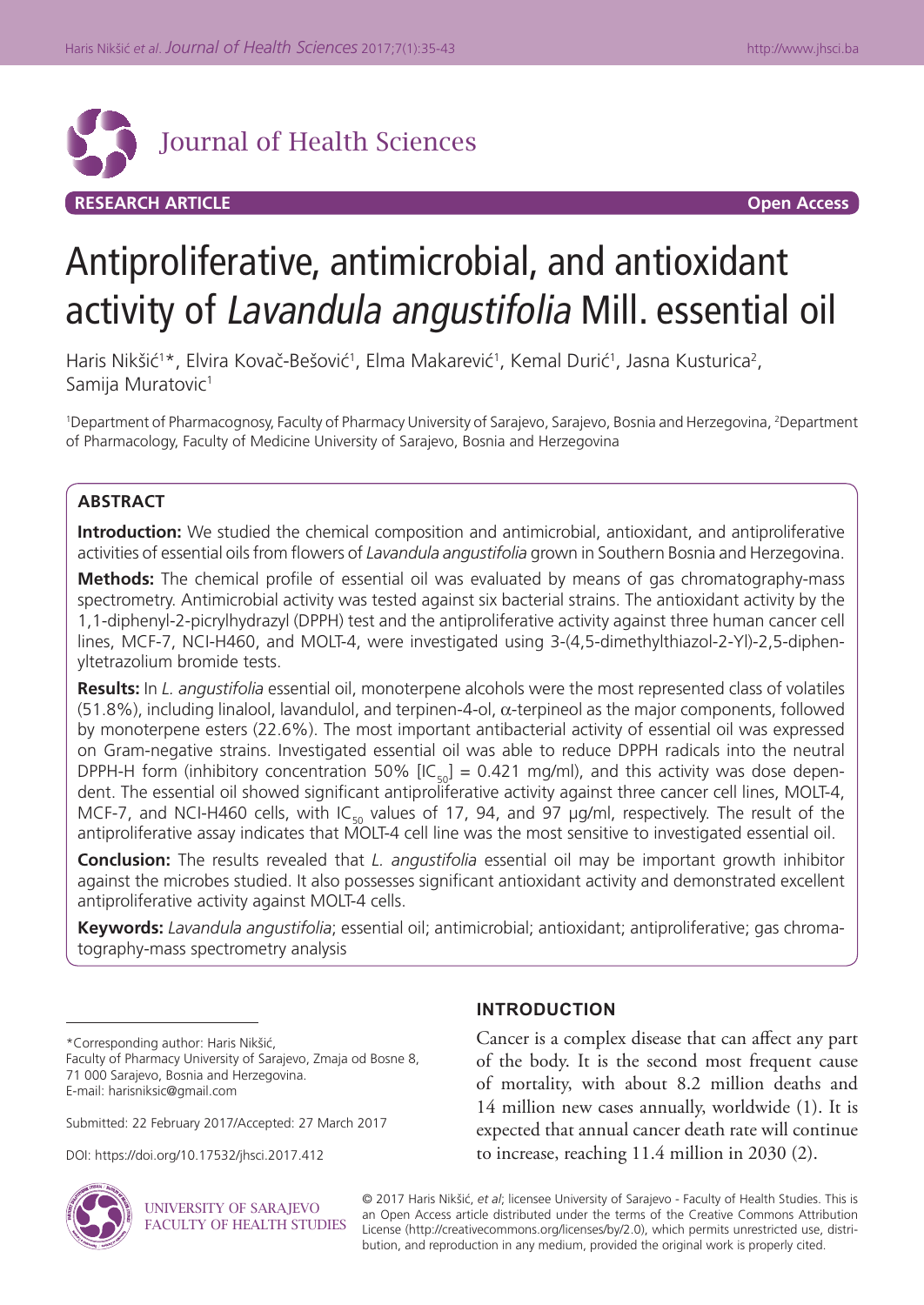The study of natural products has until today been the single most successful strategy for the discovery of new medicines used in anticancer therapy, and more than two-thirds of the drugs used in cancer treatment come directly from natural products or are developed using knowledge gained from the activity of their ingredients (3). Essential oils, secondary metabolites of plants, are mixtures of chemical substances mainly terpenes. Terpenes are considered as valuable natural source of pharmacologically active compounds that can be used in the treatment of various diseases (4).

The constituents of essential oils are classified as terpene hydrocarbons, distinct in monoterpenes (C10), sesquiterpenes (C15), and diterpenes (C20). Monoterpenes are the most abundant constituents, and often, the antitumor activity of essential oils has been related to their presence in the phytocomplex. Linalyl acetate, alpha-terpineol, and camphor in association with linalyl acetate, alpha-terpineol, and camphor caused inhibition of the growth of the human cancer cell lines (4,5).

Reactive oxygen species (ROS) and oxidative stress play an important role in the etiology and progression of major human degenerative diseases. Nowadays, evidence supports that antioxidant substances in some essential oils as *Lavandula angustifolia* Mill. essential oil can prevent oxidative damage of cells and ROS-induced diseases by reacting with free radicals, scavenging free radicals. In addition, essential oils are potentially useful sources of antimicrobial compounds. Numerous studies have been published on the antimicrobial activities of plant compounds against many different types of pathogens. Antioxidant, antimicrobial, and antiproliferative activity of essential oils cannot be attributed only to major components, but the interaction of all constituents present in the essential oil plays an important role (4,6).

*L. angustifolia* Mill. belongs to the family *Lamiaceae*, genus *Lavandula.* It contains species with the essential oils of a high economic value, so it represents the most important genus in the family *Lamiaceae*. In Balkan region, the lavender essential oil is conventionally used for the treatment of antibacterial and antifungal infections, flatulence, depression,

and anxiety (7). Although *L. angustifolia* is commercially cultivated in many regions of the world, it is wild species in Balkans. The ecological conditions of different countries may influence the chemical profile of the plant materials because some compounds may be accumulated at a particular period in response to environmental conditions. Essential oils collected from different countries at different seasons comprise different chemical compositions and thus may exhibit different biological activities (8). This prompted us to investigate the chemical profile of lavender essential oil native to Bosnia and Herzegovina and determine its biological activities. There are no previous studies related to examination (antiproliferative, antioxidative, and antimicrobial activities) of the essential oils of *L. angustifolia* from the south of Bosnia and Herzegovina and South Balkan region. Thus, the aim of the present study was to determine the chemical constituents and evaluate the antiproliferative, antioxidant, and antibacterial activities of the essential oil extracted from *L. angustifolia* Mill. growing wild in Bosnia and Herzegovina.

# **METHODS**

**Plant material and isolation of the essential oil** The flowering aerial part of wild growing plant of *L. angustifolia* Mill. was collected in June 2015 in the south region of Bosnia and Herzegovina (location: Latitude N43°41´30.14"; Longitude E17°50´12.37"). Voucher specimen of the collected plant material No.114/15 was confirmed by Prof. Samir Đug and deposited at the Herbarium of the Department of Biology Faculty of Sciences, University of Sarajevo. Only the flowers were used for the preparation of the essential oil. The essential oil was recovered by hydrodistillation according to the European Pharmacopoeia 7 edition (9), using Clevenger apparatus (Klaus Hofmann GmbH, Germany), using 20 g of dry material and 400 ml of water. The duration of the hydrodistillation was 2.5 h, and the resulting oil was dried over anhydrous sodium sulfate and stored at 4°C in a dark glass vial. The quantity of the predestilated essential oils was determined volumetrically. The essential oil, as well as stock solutions, was kept in dark at 4°C.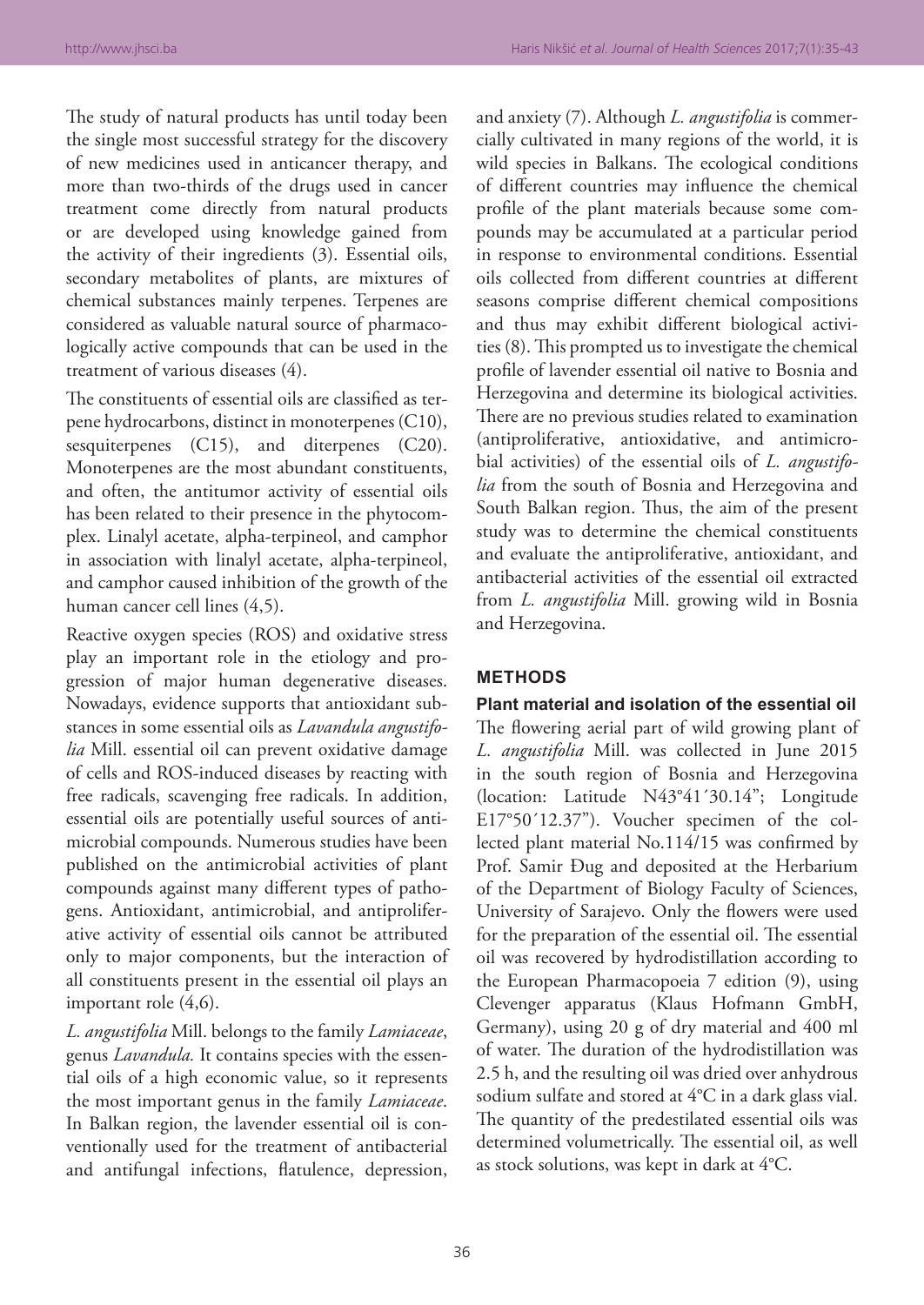# **Essential oil analysis**

Qualitative and quantitative analyses of the essential oils were carried out using a gas chromatography/mass spectrometry system (GC-MS, Thermo Scientific, Palo Alto, USA, Thermo Scientific DSQ II Series Dual-Stage Quadrupole GC/MS) at electron energy = 70 eV. As a carrier gas, helium (1 ml/min) was used. The capillary columns (ZB-5MS 30 m  $\times$  0.25 mm; film thickness 0.25 µm Phenomenex, Torrance, USA) were used. The temperature programs were 60-250°C at a rate of 4°C/minutes until 250°C, respectively, with split ratio, 1:50. Injector and transfer line were set to 260°C and 270°C, respectively. Coelution and MS analysis based on the identification of the individual compounds, and the comparison of their relative retention times (RTs) with those of the reference samples was performed. Oil constituents were identified by comparison of their retention indices with those of the literature, determined in relation to a homologous series of n-alkanes (C8-C20) under the same operating conditions. For the components, mostly sesquiterpenes and aliphatic compounds, for which reference substances were not available, the identification was performed by matching their RTs and mass spectra with those obtained from the authentic samples and/or the National Institute of Standards and Technology, known as the National Bureau of Standards, Wiley libraries spectra as well as with literature data (10). Software AMDIS version 2.62 was used.

#### **Antibacterial activity**

Antimicrobial activity of essential oil, isolated from *L. angustifolia* was carried out according to the diffusion method we used in our earlier study (11). A collection of six test organisms, including three Gram-positive and three Gram-negative bacterial strains, was used. The groups included five organisms of American Type of Culture Collection (ATCC) and one organism of National Collection of Type Cultures. The source of the bacterial strains is shown in Table 1. All test organisms were stored at +4°C on Mueller-Hinton agar slants, subcultured every 2 weeks and checked for purity. Antibiotics which are therapeutically important in treating infections caused by these microorganisms were used as comparative substances (as positive control):

ciprofloxacin for the evaluation of antimicrobial activity of *Pseudomonas aeruginosa*, penicillin G for *Bacillus subtilis*, gentamicin for *Staphylococcus aureus* and *Staphylococcus epidermidis*, and tetracycline for *Escherichia coli* and *Salmonella enterica*  subsp. *enterica* serotype ABONY. All samples were applied as solution in n-hexane. The effect of the solvent (n-hexane) on the microbial growth was also analyzed. On the surface of the agar, the 6 mm holes in diameter were punched. One hundred microliters of the tested essential oils (5%, 1%, 0.5%, and 0.1% solutions in n-hexane) was applied to the holes. The plates were incubated overnight at 37°C, and the diameter of the resulting zone of inhibition was measured. The evaluation of the antibacterial activities of the essential oils was carried out in three repetitions.

#### **Antioxidant activity**

# *Chemicals and instruments*

1,1-diphenyl-2-picrylhydrazyl (DPPH•) as free radical form (90% purity) and 6-hydroxy-2,5,7,8 tetramethylchroman-2-carboxylic acid (Trolox) were obtained from Sigma–Aldrich, Quimica (Alcobendas, Spain). N-hexane was provided by Merck (Mollet del Valle's, Spain). All reagents were of analytical grade. Double distilled water (Millipore Co.) was used throughout. Absorbance measurements were recorded on ultraviolet/visible mini-1240 spectrophotometer (Shimadzu, Japan).

## *DPPH method*

A hexane solution (90  $\mu$ M) of the radical DPPH $\bullet$ was prepared daily and protected from light. Absorbance was recorded to check the stability of the radical throughout the time of analysis. Stock solution (2 ml) of essential oil was mixed with 90 µM DPPH (2 ml) solution. Absorbance at 515 nm was recorded after reaction reaches an equilibrium at about 95 minutes. The blank reference cuvette contained hexane. Stock solutions were diluted to 10 ml with n-hexane to yield the concentrations of 0.12, 0.249, 0.495, 0.617, and 0.74 mg/ml, respectively. Absorbance intensity of DPPH at wavelength 515 nm was measured in the test solutions that were contained 2 ml of 90 µM DPPH solution and 2 ml of tested dilutions of essential oil (from 0.12 to 0.74 mg/ml).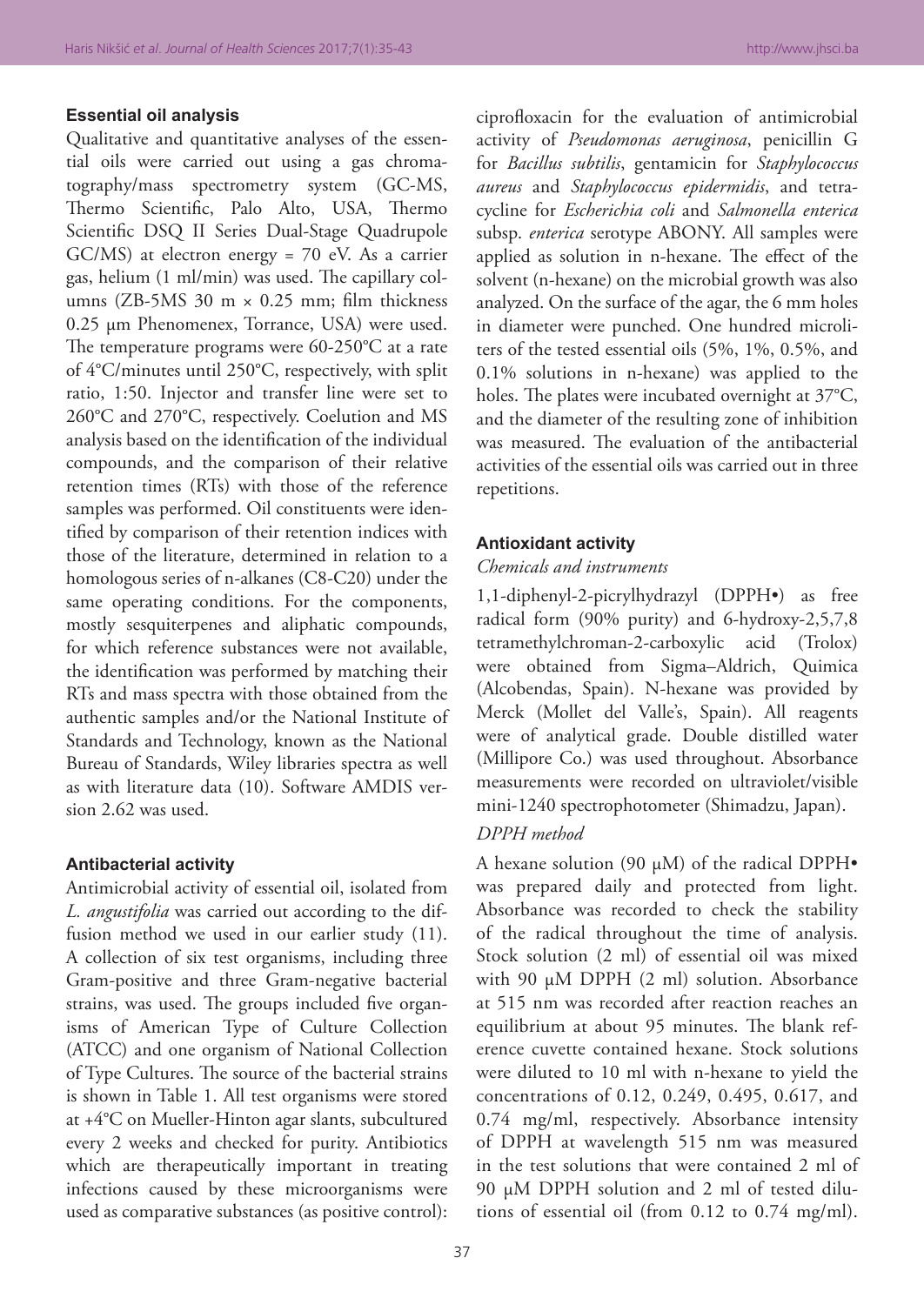| Source           | Organism                                             | 5%             | 1%           | 0.5%         | 0.1%                     | Positive control         |
|------------------|------------------------------------------------------|----------------|--------------|--------------|--------------------------|--------------------------|
| ATCC 6633        | <b>Bacillus subtilis</b>                             | $16 \pm 0.5^*$ | $12 \pm 0.8$ | $13 \pm 0.5$ | ٠                        | $21\pm2$ penicilin       |
| ATCC 6538        | Staphylococcus aureus                                | 30±1           | $19+0.5$     | $22 + 1$     | $11\pm0$                 | $17±0$ gentamycine       |
| ATCC 11228       | Staphylococcus epidermidis                           | 18±1           | 15±0.5       | $12 \pm 0.5$ | $11 \pm 0.7$             | $23.5\pm0.5$ gentamycine |
| ATCC 8739        | Escherichia coli                                     |                |              |              | ٠                        | 18.5±0.5 tetracycline    |
| <b>ATCC 9027</b> | Pseudomonas aeruginosa                               | $30+0.4$       | $11 \pm 0.5$ | 15±0         | ٠                        | 40.5±0.5 ciprofloxacine  |
| <b>NCTC 6017</b> | Salmonella enterica subsp.enterica<br>serotype ABONY | 16±0.5         | 15±0.5       | $18 + 0.6$   | $\overline{\phantom{a}}$ | 20±0 tetracycline        |

**TABLE 1.** Antibacterial activity (inhibition zone measured in mm, including hole 6 mm in diameter) of essential oils of *L. angustifolia*

\*The values shown represent the average of three determinations±standard deviations. All essential oils were diluted in n‑hexane (solvent expressed no activity on bacterial growth). *L. angustifolia: Lavanda angustifolia*

Absorbencies intensity of the test solutions and the blank (with same chemicals, except sample) were measured at the 0 minute and at the time when the steady state of the reaction between DPPH and analyzed compound was reached. 0.1 M Trolox was used as positive control. For each sample, three replicates were recorded. Free radical scavenging capacity in percent (RSC [%]) was calculated by following Equation [1]:

$$
RSC (%)=100*(ABlank-ASample)/ABlank [1]
$$

From the obtained RSC values, the effective concentration 50% ( $EC_{50}$ ) values, which represent the concentration of the essential oil that caused 50% neutralization, were determined by linear regression analysis. The antiradical efficiency was calculated considering the  $EC_{50}$  value and the necessary time to reach the  $EC_{50}$  (TEC<sub>50</sub>), according to the following equation [2] (11,12).

$$
AE = \frac{2}{EC_{50} * TEC_{50}}
$$
 [2]

#### **Antiproliferative activity**

The antiproliferative activity of the oil was determined using 3-(4,5-dimethylthiazol-2-Yl)-2,5-diphenyltetrazolium bromide (MTT) assay. The purpose of this study was to obtain the specific activity profile of lavender essential oil by the determination of the activity at different concentrations in an appropriately selected cell panel. For this purpose, well-characterized cell lines with regard to tumor type, genotype, proliferation rates, growth characteristics (solid and hematological), and general drug sensitivity and resistance were used (three cell lines found in the National Cancer Institute cell line screen). A known antitumor compound

doxorubicin was used as a control, referent compound, in parallel with the tested compounds (13).

# *Cell lines*

The experiments were carried out on three human tumor cell lines: MCF7 (breast adenocarcinoma, ATCC® HTB-22™), NCI-H460 (lung carcinoma, large cell lung cancer (ATCC® HTB-177™), and MOLT-4 (acute lymphoblastic leukemia ATCC® CRL-1582™).

#### *Cell culturing and proliferation assay*

The cells were cultured as monolayers (MCF7 and NCI-H460) or suspension (MOLT-4) and maintained in RPMI 1640 medium, supplemented with 10% fetal bovine serum, 2 mM L-glutamine, 100 U/ml penicillin, and 100 µg/ml streptomycin in a humidified atmosphere with 5%  $\mathrm{CO}_2^{\vphantom{\dagger}}$  at 37°C. Results were analyzed according to a slightly modified protocol used at the National Cancer Institute (14). The cell lines were inoculated in parallel to a series of standard 96-well microtiter plates on day 0, at 1.2 × 104 cells/ml (H460), 3 × 104 cells/ml (MCF7), or 1×105 cells/ml (MOLT-4), depending on the doubling times of specific cell line. Test substances were then added at 5, 10, 50, 100, 500, or 1000 µg/ml concentrations and incubated for a further 72 hours. Doxorubicin was used in parallel as a control, reference compound, and was added in five 10-fold dilutions (10<sup>-10</sup> to 10<sup>-6</sup> M). Working dilutions were freshly prepared on the day of testing. The solvent dimethylsulfoxide (DMSO) was also tested for eventual inhibitory activity by adjusting its concentration to be the same as in working concentrations; its maximal concentration never exceeded 0.1%. After 72 hours of incubation, the cell growth rate was evaluated by performing the MTT assay, which detects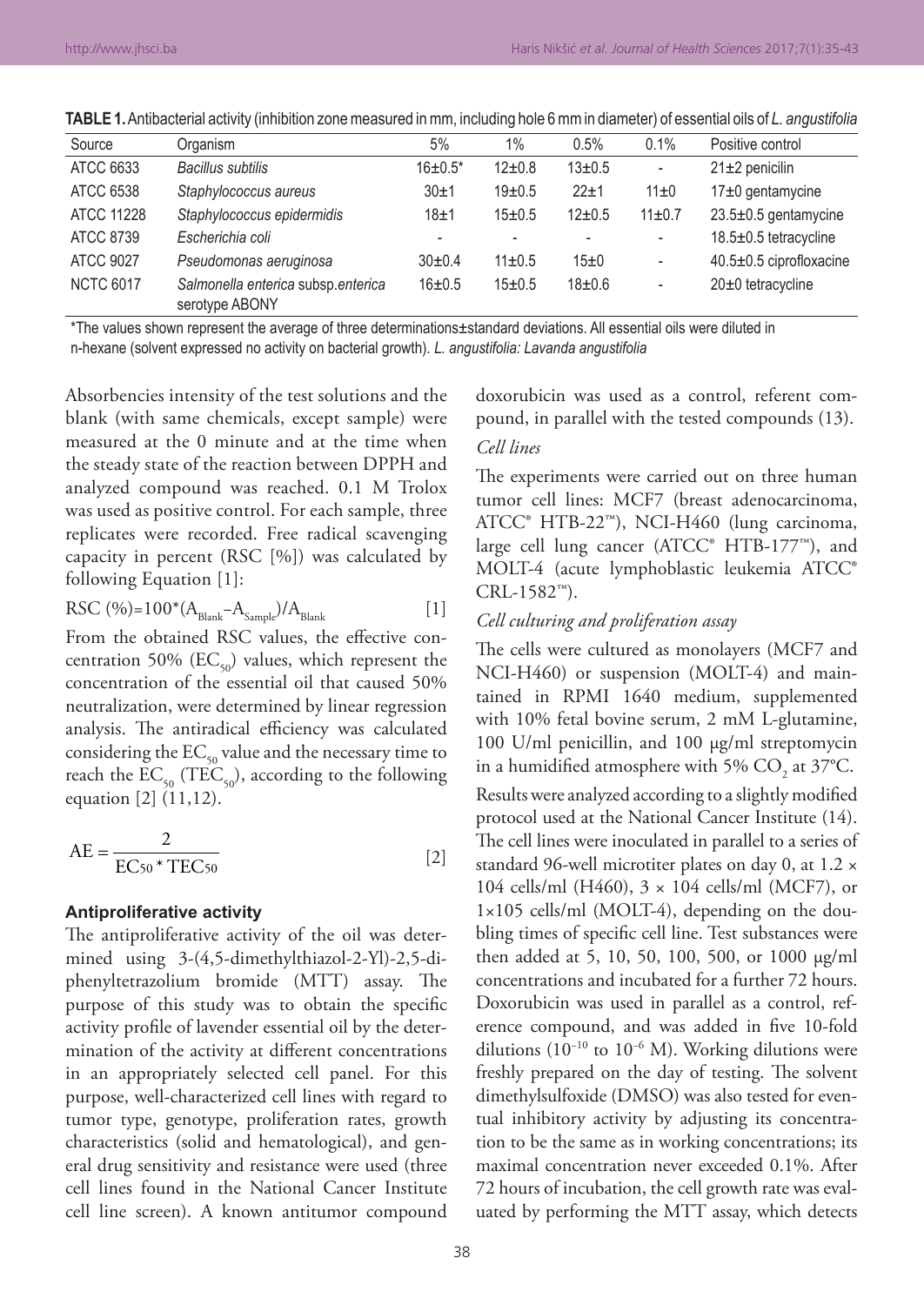dehydrogenase activity in viable cells. The MTT cell proliferation assay is a colorimetric assay system, which measures the reduction of a tetrazolium component (MTT) into an insoluble formazan product by the mitochondria of viable cells. For this purpose, the substance-treated medium was discarded and MTT was added to each well at a concentration of 20 µg/40 µl. After four hours of incubation, the precipitates were dissolved in 160 µl of DMSO. The absorbance (A) was measured on a microplate reader at 570 nm. The absorbance is directly proportional to the cell viability. The percentage of growth (PG) of the cell lines was calculated according to one or the other of the following two expressions:

If  $(A_{\text{test}}-A_{\text{tree}}) \geq 0$ , then  $PG = 100 \times (A_{\text{test}}-A_{\text{zero}})/(A_{\text{cont}}-A_{\text{zero}})$ If  $(A_{\text{test}}-A_{\text{test}})$  < 0, then  $PG = 100 \times (A_{\text{regr}} - A_{\text{tzero}})/A_{\text{tzero}}$ Where,

 $A_{t_{zero}}$  = The average absorbance before exposure of cells to the test compound,

 $A_{\text{test}}$  = The average absorbance after the desired period of time (72 hours),

 $A<sub>cont</sub>$  = The average absorbance after 72 hours with no exposure of cells to the test compound.

Each test point was performed in quadruplicate in minimum three individual experiments. The results are expressed as concentration–response graph. A negative percentage indicates cytotoxicity following drug treatment where 100% shows no cells survived the treatment at the specific drug concentration. The results are also expressed as growth inhibition of 50% ( $GI<sub>50</sub>$ ), a concentration necessary for 50% of inhibition. Each result is a mean value from three separate experiments. The  $GI<sub>so</sub>$  values for each compound are calculated from dose–response curves using linear regression analysis by fitting the test concentrations that give PG values above and below the respective reference value (e.g., 50 for  $GI_{50}$ ). Therefore, a "real" value for any of the response parameters was obtained only if at least one of the tested drug concentrations falls above, and likewise, at least one falls below the respective reference value. If, however, for a given cell line, all of the tested concentrations produce PGs exceeding the respective reference level of effect, then the lowest

tested concentration is assigned as the default value. In screening data report, that default value is preceded by a "<" sign, signifying that the "real" value is something "less than" the lowest tested concentration. Likewise, if none of the tested concentrations produces the required PG reference level of effect or greater, then a ">" sign precedes the printed default value (which is the highest tested concentration), signifying that the "real" value is something "greater than" the highest tested concentration (13-15).

# **RESULTS**

The yield of *L. angustifolia* essential oil was 2.25% (v/w) on dry weight basis. The oil was colorless with agreeable perfumery odor. A total of 25 compounds were identified, representing 98.2% of the total content of the essential oil (Table 2). The essential oil was dominated by the presence of alcohol (51.8%) and ester derivatives (22.6%), followed by monoterpene hydrocarbons (11.0%), oxygenated monoterpenes (5.5%), sesquiterpenes (3.6%), and aliphatic compounds, which represent 4.0% of the total oil. Linalool was the most prominent compound found in highest concentration (37.9%), followed by linalyl acetate (12.1%) and lavandulyl acetate (8.3%).

#### **Antibacterial activity**

The results of the antibacterial activity of the essential oils are presented in Table 1. Obtained results revealed that essential oil exhibited variable levels of antibacterial activity against all tested bacterial strains. The essential oils investigated showed better activity against Gram-positive than Gram-negative bacteria.

#### **Antioxidant activity**

This study, also, determined the antioxidant activity of one species of the family *Lamiacea*e. The results indicate that the hexane extract of the plant demonstrated antioxidant activity and showed the high activity with an  $EC_{50}$  value of 0.421 mg/ml (Table 3 and Figure 1).

## **Antiproliferative effects of the essential oil**

The essential oil showed significant antiproliferative activity against three cancer cell lines, MOLT-4,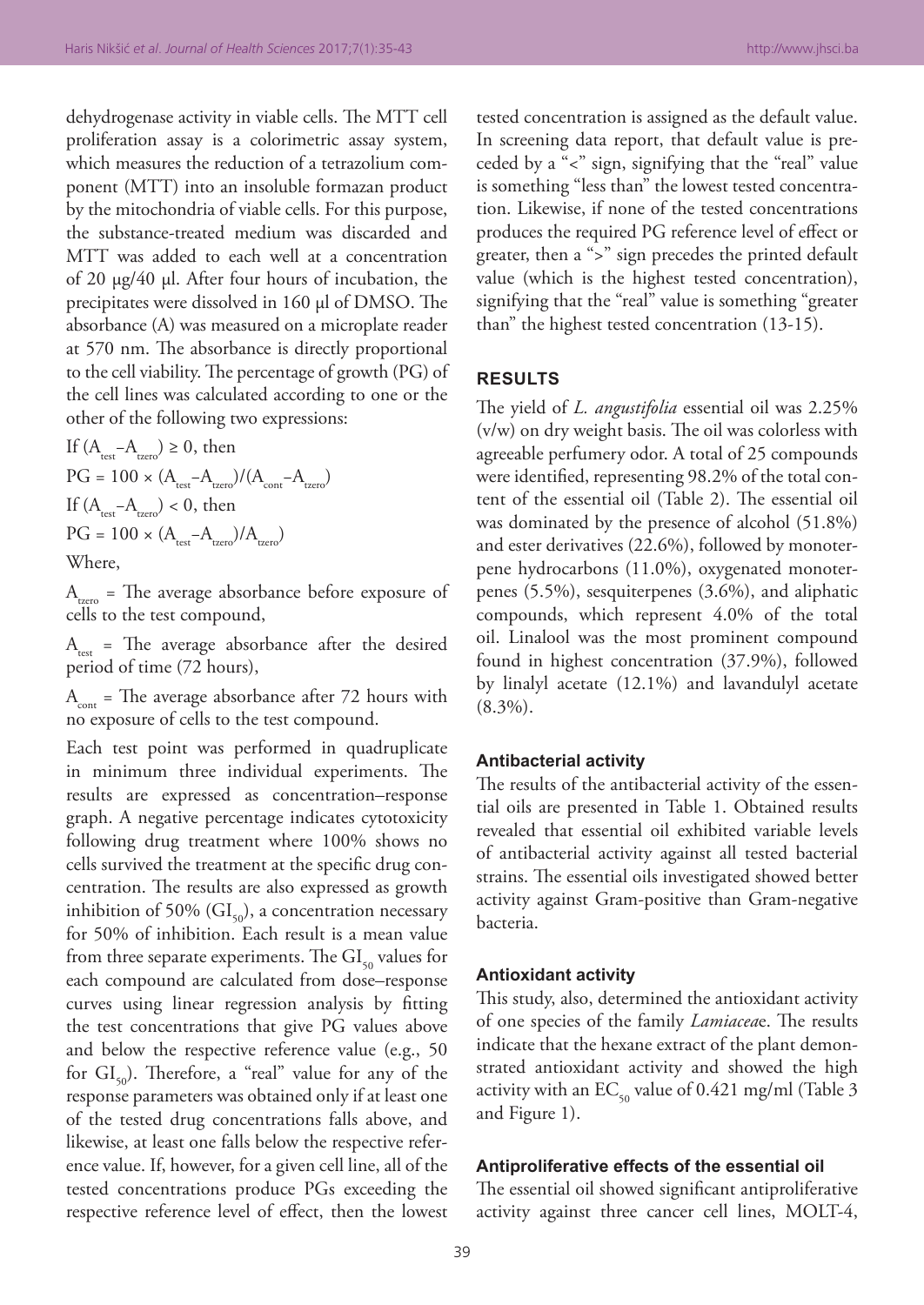| <b>TABLE 2.</b> Chemical composition of Lavanda angustifolia |  |  |
|--------------------------------------------------------------|--|--|
| essential oil                                                |  |  |

| Component                 | RT        | RI   | Percent |
|---------------------------|-----------|------|---------|
|                           | (minutes) |      |         |
| Monoterpene hydrocarbons  |           |      | 11.0    |
| α-Thujene                 | 5.24      | 929  | 0.1     |
| α-Pinene                  | 5.44      | 938  | 0.2     |
| Camphene                  | 5.85      | 955  | 0.1     |
| Myrcene                   | 6.78      | 990  | 0.9     |
| p-Cymene                  | 7.82      | 1028 | 0.6     |
| Limonene                  | 7.96      | 1033 | 0.9     |
| β-Phellandrene            | 8.01      | 1035 | 0.5     |
| cis-β-Ocimene             | 8.1       | 1038 | 3.3     |
| trans-β-Ocimene           | 8.43      | 1049 | 4.4     |
| Monoterpene alcohols      |           |      | 51.8    |
| Linalool                  | 10.19     | 1102 | 37.9    |
| Lavandulol                | 12.23     | 1166 | 3.8     |
| Borneol                   | 12.56     | 1176 | 1.9     |
| Terpinen-4-ol             | 12.83     | 1183 | 4.9     |
| a-Terpineol               | 13.32     | 1196 | 2.8     |
| Nerol                     | 14.26     | 1226 | 0.5     |
| Oxygenated monoterpenes   |           |      | 5.5     |
| 1,8-Cineole               | 8.1       | 1038 | 0.7     |
| trans-Linalool oxide      | 9.21      | 1074 | 1.6     |
| cis-Linalool oxide        | 9.72      | 1089 | 1.2     |
| Camphor                   | 11.73     | 1152 | 0.4     |
| Crypton                   | 13.04     | 1189 | 1.2     |
| Cumenaldehyde             | 14.89     | 1245 | 0.5     |
| Monoterpene esters        |           |      | 22.6    |
| Linalyl acetate           | 15.1      | 1251 | 12.1    |
| Lavandulyl acetate        | 16.23     | 1284 | 8.3     |
| Neryl acetate             | 18.7      | 1359 | 0.7     |
| Geranyl acetate           | 19.34     | 1378 | 1.4     |
| Aliphatic compounds       |           |      | 4.0     |
| 1-Octen-3-ol              | 6.51      | 981  | 0.6     |
| 3-Octanone                | 6.66      | 986  | 0.3     |
| Hexyl acetate             | 7.38      | 1012 | 0.8     |
| 1-Octen-3-yl acetate      | 10.33     | 1107 | 1.5     |
| Hexyl butanoate           | 13.14     | 1192 | 0.8     |
| Sesquiterpene             |           |      |         |
| hydrocarbons              |           |      |         |
| Caryophyllene             | 20.7      | 1420 | 1.1     |
| Oxygenated sesquiterpenes |           |      |         |
| Caryophyllene oxide       | 25.68     | 1582 | 2.5     |
| Total                     |           |      | 98.4    |

*L. angustifolia: Lavanda angustifolia*, RT: Retention time



**FIGURE 1.** Reaction curve between 90 µM 1,1-Diphenyl-2picrylhydrazyl and different solutions essential oil of *Lavandula angustifolia*.

NCI-H460 (H460), and MCF7, with inhibitory concentration 50% values of 17, 94, and 97 µg/ml, respectively. GI of cells *in vitro* assessed by MTT assay 72 hours after the addition of essential oil (Figure 2) and doxorubicin (Table 4), presented as concentration–response profiles. Lavender oil was the most active on the acute lymphoblastic leukemia cells ( $GI<sub>50</sub>$  17  $\mu$ g/ml). Less activity was found when lavender essential oil was applied to MCF7 and NCI-H460 cell cultures,  $GI_{50}$  94  $\mu$ g/ml and  $GI_{50}$  97 µg/ml, respectively.

# **DISCUSSION**

We investigated composition, antiproliferative, and antimicrobial characteristics of *L. angustifolia.*

The most abundant components in oil were linalool (37.9%), linalyl acetate (12.1%), and lavandulyl acetate (8.3%), whith the yield of 2.25% (v/w). Other major constituents (>1.0%) of the oil were lavandulol (3.8%), terpinen 4-ol (4.9%), α-terpineol (2.8%), caryophyllene oxide (2.5%), β-caryophyllene (1.1%). Characterized by its high content in linalool/linalyl acetate, this essential oil belongs to Mediterranean chemotype (16). Minor components (<1.0%) identified in the oil were 1.8 cineole (0.7%), limonene (0.9%), camphor (0.4%), and 3-octanone (0.3%). These components are important for evaluation of quality lavender oil according to European Pharmacopoeia. The concentrations of linalool, lavandulol, 1.8 cineole, limonene, camphor, terpinen-4-ol, and 3-octanone were in the range of European Pharmacopeia (17). However, recent studies of lavander oil composition from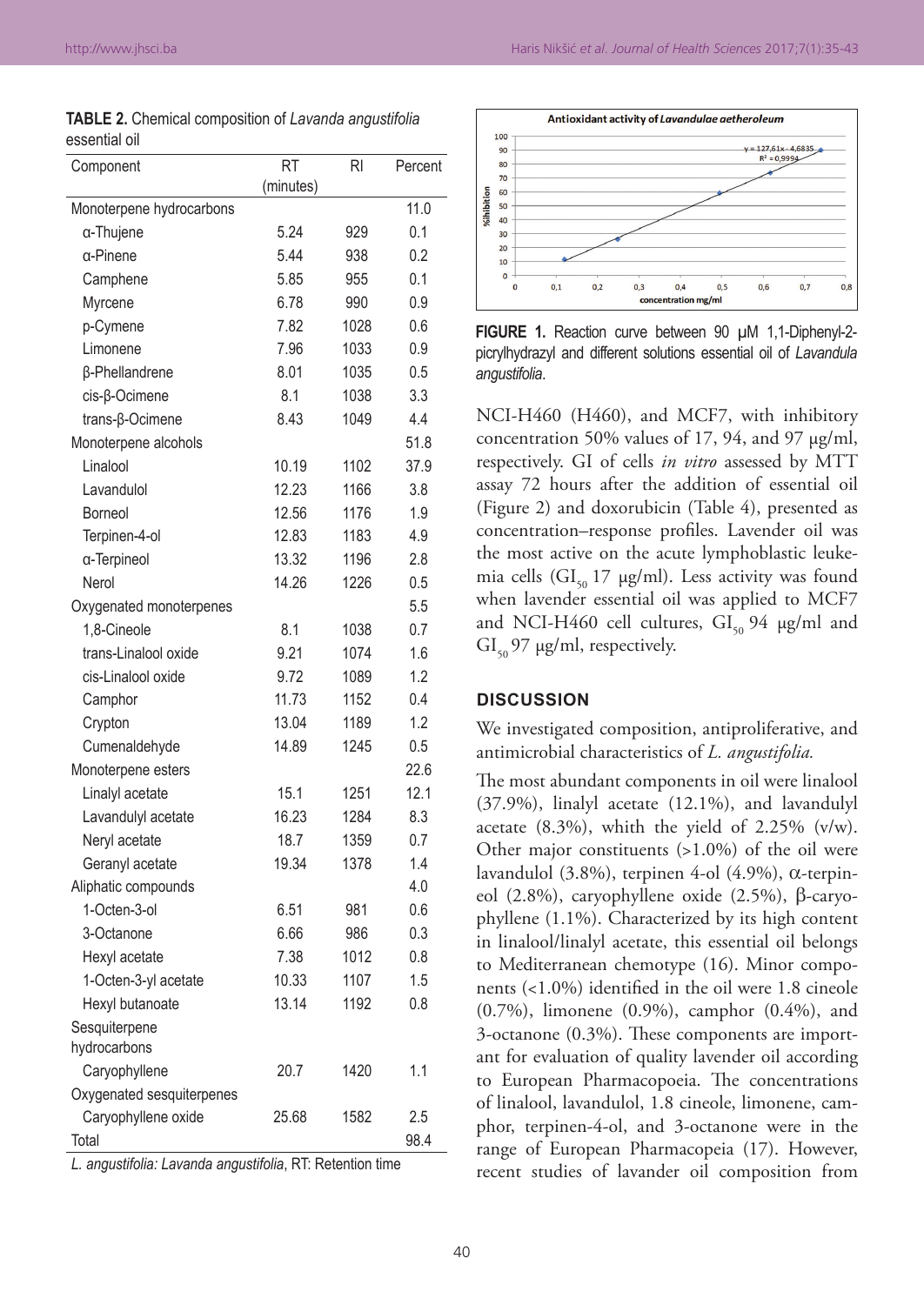| Lavandulae aetheroleum |                 |       |       |       |       |                  |
|------------------------|-----------------|-------|-------|-------|-------|------------------|
| Concentration (mg/ml)  | ነ 4 ባ<br>J. I 4 | 0.249 | 0.495 | 0.617 | J.74  | $IC_{50}$        |
| % inhibition           | 11.41           | 25.86 | 59.1  | 73.8  | 89.83 | $0.421 \pm 0.03$ |

**TABLE 3.** Percentage of neutralization of DPPH• of essential oil of *L. angustifolia*

IC<sub>50</sub>: Inhibitory concentration 50%, *L. angustifolia: Lavanda angustifolia*, DPPH: 1,1-diphenyl-2-picrylhydrazyl

#### **TABLE 4.** GI<sub>50</sub> values (in  $\mu$ g/ml)

| Gl <sub>50</sub> <sup>a</sup> (µg/ml) |                           |                           |                           |  |  |
|---------------------------------------|---------------------------|---------------------------|---------------------------|--|--|
| Compound                              | Cell lines                |                           |                           |  |  |
|                                       | MOLT-4                    | MCF-7                     | H460                      |  |  |
| Lavandulae aetheroleum                | $17 + 5$                  | $94 + 41$                 | $97+43$                   |  |  |
| Doxorubicin                           | $0.02 \pm 0.01$           | $0.08 + 0.03$             | $0.03 \pm 0.01$           |  |  |
|                                       | $(0.003 \pm 0.002 \mu M)$ | $(0.15 \pm 0.04 \,\mu M)$ | $(0.05 \pm 0.01 \,\mu M)$ |  |  |

°GI $_{\rm so}$ : The concentration that causes 50% growth inhibition, as assessed by MTT assay, 72 hours after the addition of the test substances. MTT: 3‑(4,5‑dimethylthiazol‑2‑Yl)‑2,5‑diphenyltetrazolium bromide



**FIGURE 2.** Growth inhibition of MOLT-4, NCI-H460 (H460) and MCF7 cells *in vitro*, assessed by 3-(4,5-Dimethylthiazol-2-Yl)-2,5diphenyltetrazolium bromide assay 72 hours after the addition of lavender essential oil.

different regions showed that composition of major components may vary, e.g. linalool (27.3-42.2%), linalyl acetate (27.2-46.6%), trans β-ocimene (0.2-11.6%), terpinen-4-ol (0.70-4.6%), lavandulyl acetate (0.50-4.8%), β-caryophyllene (1.8-5.1%), cis β-ocimene (0.30-3.8%), α-terpineol (0.30-2.0%), and 1,8-cineole (0.10-1.2%) (18,19). In our study the concentrations of lavandulyl acetate were higher while the linalyl acetate was lower. The differences observed in the constituents of essential oil in this study may be due to different chemotypes and environmental factors. Linalool, linalyl acetate, α-terpineol, 1.8 cineole, terpineol 4-ol, limonene, and essential oils rich of these compounds possess various biological activities such as antiproliferative, antioxidant, and antimicrobial properties (4,19).

The results of the antibacterial activity of the essential oils are presented in Table 1. Different concentrations (5%, 1%, and 0.5%) of the essential oils tested by disc diffusion method showed bacteriostatic activity on all bacterial stains, except *E. coli*. The essential oils investigation showed better activity against Gram-positive than Gram-negative bacteria. Most sensitive bacterial stains were *S. aureus* and *S epidermidis*. According to literature, monoterpene alcohol linalool as other alcohols present, demonstrate high antibacterial activity (7,20). Generally, hydrocarbon monoterpenes show the lowest antibacterial activity, while oxygenated compounds show a higher activity in general. Results also showed that greater antimicrobial potential could be assigned to oxygenated terpenes, especially the alcohol compounds (20,21).

The results of the antiproliferative activity suggested that *L. angustifolia* essential oil inhibits the proliferation of MOLT-4, MCF-7, and H460 cells in a dose-dependent manner. Essential oil shows different activity toward tested cell lines. Interestingly, the lavender essential oil had the most anfiproliferative effect towards the MOLT-4 cell line,  $GI_{so}$  17  $\mu$ g/ml. Each type of cancer involves a specific signaling pathway. Moreover, an anticancer compound does not necessarily treat all types of cancer (22).

Together with antiproliferative, lavender oil showed antioxidant and antimicrobial properties (Tables 1, 3, 4). Even though there is a relationship between these three activities, the different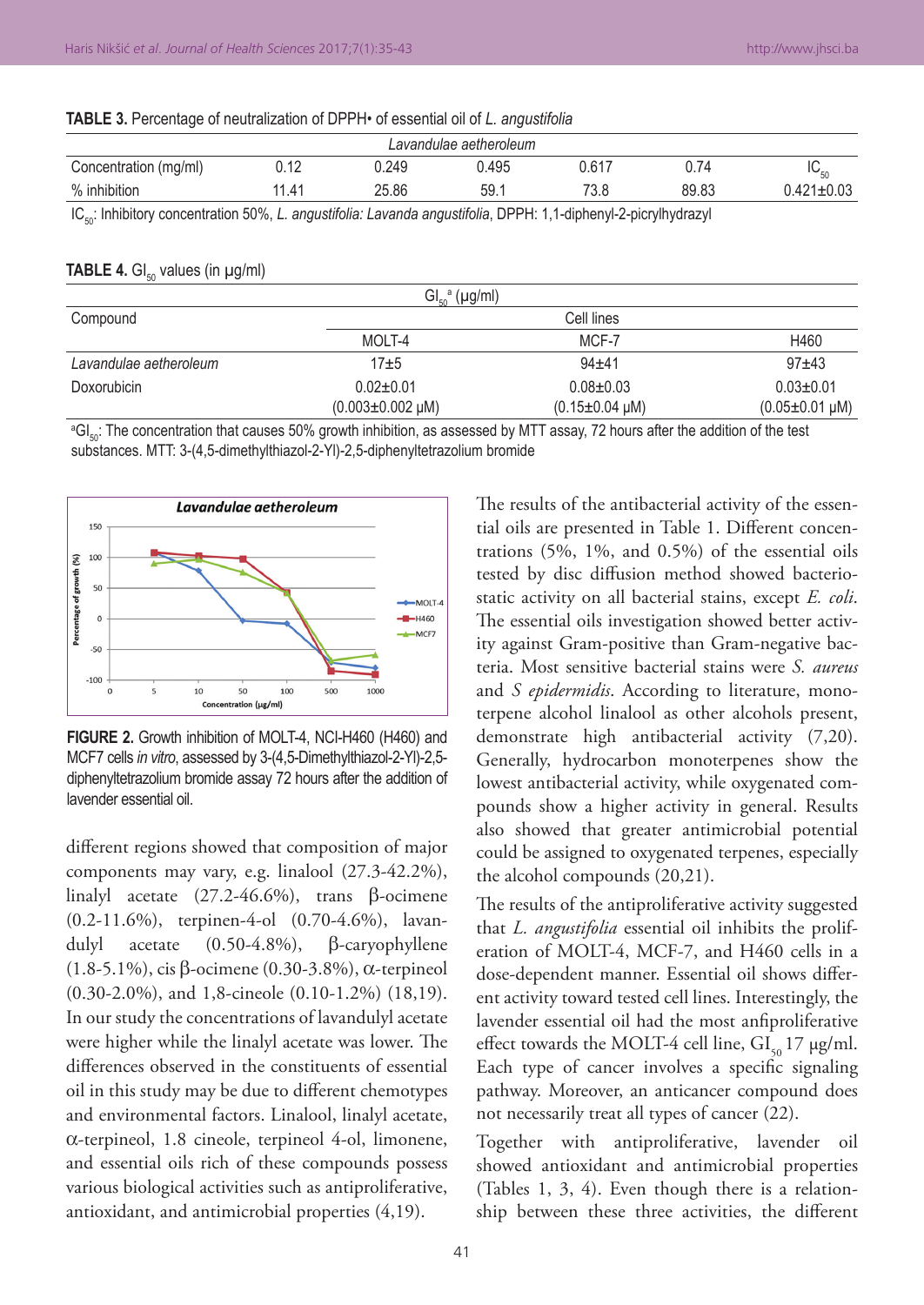mechanisms, involving different compounds present in essential oil, could explain existence of these various effects. Indeed, ROS may interact with and modify cellular protein, lipid, and DNA, which results in altered target cell function. The accumulation of oxidative damage has been implicated in both acute and chronic cell injury, including possible participation in the formation of cancer (22). A link between infection and cancer has long been suspected, but its molecular nature remained still to be defined (23). Chronic infection may directly affect the cells that eventually become transformed as well as exert indirect effects on the tumor cell through surrounding cells (24,25). In literature, comparative studies of cytotoxic and apoptotic properties of the essential oil of *L. angustifolia* on malignant cells showed that lavender essential oil was effective against MCF-7 and HeLa cell lines (26). Furthermore, another study on lavender essential oil from Morocco confirmed antiproliferative activity on MCF-7 line cells  $(GI_{50} 98.5 \text{ µg/ml})$ (27). Comparing results obtained from the similar study undertaken from different geographical regions showed similar antiproliferative activity on MCF-7 cell line.

In this work and in the available literature, lavender essential oil seems to have a potential as anticancer therapeutic agents. However, the presence of the phytocomplex of numerous constituents that simultaneously interfere with multiple signaling pathway might be reason for effective anticancer therapy.

# **CONCLUSION**

The results of our study suggest that the essential oil of *L. angustifolia* has potential antiproliferative activity against several malignant cell lines (MOLT-4, MCF-7, and H460), with the biggest effect shown on hematological malignant MOLT-4 cells. In addition, antioxidant and antimicrobial properties were observed, which were found to correlate with the level of mainly monoterpene alcohols and esters. However, further research is required to elucidate the exact mechanism of action, as well as to determine the safety of the long-term use.

# **CONFLICT OF INTEREST**

The authors declare no conflict of interest.

#### **REFERENCES**

- 1. Ferlay J, Soerjomataram I, Dikshit R, Eser S, Mathers C, Rebelo M, et al*.* Cancer incidence and mortality worldwide: Sources, methods and major patterns in GLOBOCAN 2012. Int J Cancer 2015;136(5):E359-86.
- 2. Cancer. World Health Organization. Available from: http://www.who.int/ mediacentre/factsheets/fs297/en. [Accessed on 2017 Feb 17].
- 3. Plummer M, de Martel C, Vignat J, Ferlay J, Bray F, Franceschi S. Global burden of cancers attributable to infections in 2012: A synthetic analysis. Lancet Glob Health 2016;4(9):e609-16. https://doi.org/10.1016/S2214-109X(16)30143-7.
- 4. Sobral MV, Xavier AL, Lima TC, de Sousa DP. Antitumor activity of monoterpenes found in essential oils. ScientificWorldJournal 2014;2014:953451. https://doi.org/10.1155/2014/953451.
- 5. Bayala B, Bassole IH, Gnoula C, Nebie R, Yonli A, Morel L, et al*.* Chemical composition, antioxidant, anti-inflammatory and anti-proliferative activities of essential oils of plants from Burkina Faso. PLoS One 2014;9(3):e92122. https://doi.org/10.1371/journal.pone.0092122.
- 6. Bozin B, Mimica-Dukic N, Simin N, Anackov G. Characterization of the volatile composition of essential oils of some *Lamiaceae* spices and the antimicrobial and antioxidant activ‑ ities of the entire oils. J Agric Food Chem 2006;54(5):1822-8. https://doi.org/10.1021/jf051922u.
- 7. Sokovic M, Glamoclija J, Marin PD, Brkic D, van Griensven LJ. Antibacterial effects of the essential oils of commonly consumed medicinal herbs using an *in vitro* model. Molecules 2010;15(11):7532-46. https://doi.org/10.3390/molecules15117532.
- 8. Husain IA. Characterization and Biological Activities of Essential Oil of Some Species of *Lamiaceae* (PhD Thesis). Faisalabad, Pakistan: University of Agriculture; 2009. p. 43-53.
- 9. Council of Europe European (COE). European Pharmacopeia. 7th ed. Strasbourg, France: Cedex; 2010. p. 183-4.
- 10. Adams RP. Identification of Essential Oil Components by Gas Chromatography/Mass Spectroscopy. Illinois: Allured Publishing; 2007. p. 469.
- 11. Niksic H, Kovac-Besovic E, Makarevic E, Duric K. Chemical composition, antimicrobial and antioxidant properties of *Mentha longifolia* (L.) Huds. Essential oil. J Health Sci 2012;2(3):192-200. https://doi.org/10.17532/jhsci.2012.38.
- 12. Proestos C, Lytoudi K, Mavromelanidou OK, Zoumpoulakis P, Sinanoglou VJ. Antioxidant capacity of selected plant extracts and their essential oils. Antioxidants (Basel) 2013;2(1):11-22. https://doi.org/10.3390/antiox2010011.
- 13. Sylvester PW. Optimization of the tetrazolium dye (MTT) colorimetric assay for cellular growth and viability. Methods Mol Biol 2011;716:157-68. https://doi.org/10.1007/978-1-61779-012-6\_9.
- 14. National Cancer Institute Welcome to the Developmental Therapeutics Program. In: Developmental Therapeutics Program (DTP). Available from: https://www.dtp.cancer.gov. [Accessed on 2016 Feb 17].
- 15. Boyd MR, Kenneth DP. Some practical considerations and applications of the national cancer institute *in vitro* anticancer drug discovery screen. Drug Dev Res 1995;34(2):91-109. https://doi.org/10.1002/ddr.430340203.
- 16. Zouari N. Essential oils chemotypes: A less known side. Med Aromat Plants 2013;2(2):145.
- 17. Council of Europe European (COE). European Pharmacopeia. 5th ed. Strasbourg, France: Cedex; 2005. p. 1894-5.
- 18. Singh P, Andola H, Rawat M, Pant GJ, Jangwan JS. GC-MS analysis of essential oil from *Lavandula angustifolia* cultivated in Garhwal Himalaya. Nat Prod J 2015;5:268-72. https://doi.org/10.2174/2210315505666150908232137.
- 19. Jeon DH, Moon JY, Hyun HB, Cho SK. Composition analysis and antioxidant activities of the essential oil and the hydrosol extracted from